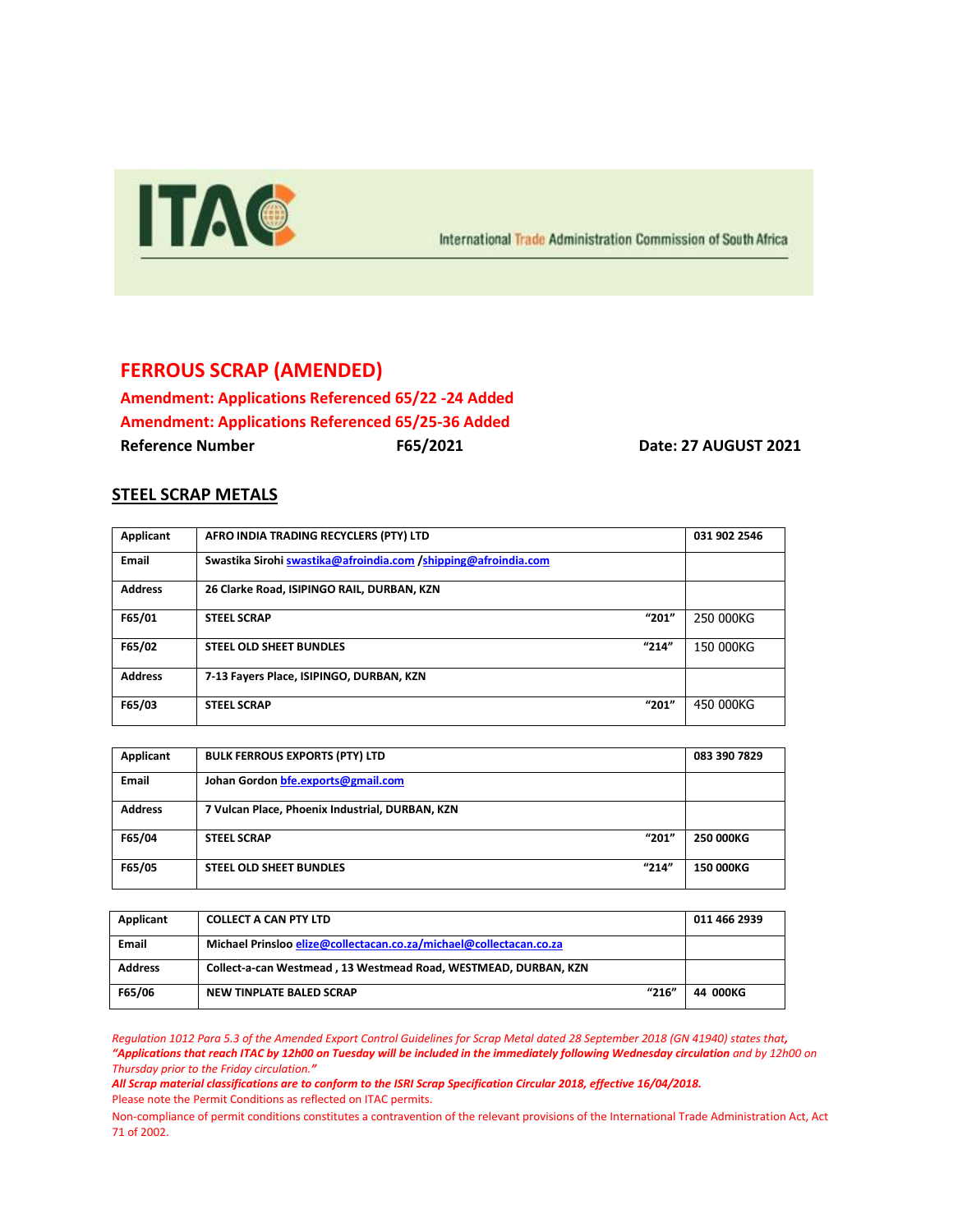| Applicant      | FINE TRAVEL (PTY) LTD T/A FINE TRADING                         |       | 021 510 4900     |
|----------------|----------------------------------------------------------------|-------|------------------|
| <b>Email</b>   | Mark Fine madmaxinct@gmail.com/barry@scrapmetalsolutions.co.za |       |                  |
| <b>Address</b> | 124 Voortrekker Road, Salt River, CAPE TOWN, WESTERN CAPE      |       |                  |
| F65/07         | <b>STEEL SCRAP</b>                                             | "201" | 50 000KG         |
| F65/08         | NEW TINPLATE BALED SCRAP                                       | "216" | <b>100 000KG</b> |

| Applicant      | <b>HOWICK SCRAP METALS PTY LTD</b> | 074 101 7264 |
|----------------|------------------------------------|--------------|
| <b>Email</b>   | Jaco Botha howickscrap@gmail.com   |              |
| <b>Address</b> | Nr 7 Campbell Road, HOWICK, KZN    |              |
| F65/09         | "201"<br><b>STEEL SCRAP</b>        | 56 000KG     |

| Applicant      | <b>METLITE ALLOYS PTY LTD</b>                               | 041 453 8085     |
|----------------|-------------------------------------------------------------|------------------|
| <b>Email</b>   | Daneel Du Preez Daneel@metlite.co.za                        |                  |
| <b>Address</b> | Nr 14 Reis Street, Deal Party, PORT ELIZABETH, EASTERN CAPE |                  |
| F65/10         | "257"<br><b>MIX CAST IRON SCRAP</b>                         | <b>100 000KG</b> |

| Applicant      | <b>NORTHERN SCRAP METALS CC</b>      | 081 838 0173 |
|----------------|--------------------------------------|--------------|
| <b>Email</b>   | Douglas Nairn doug@nsmetals.co.za    |              |
| <b>Address</b> | 40 Ceramic Curve, ALTON, RICHARDSBAY |              |
| F65/11         | "201"<br><b>STEEL SCRAP</b>          | 120 000KG    |

| Applicant      | <b>PA WALTER AFRICA PTY LTD</b>                | 053 833 3474 |
|----------------|------------------------------------------------|--------------|
| <b>Email</b>   | Stephan Le Roux pawscrap@kimberley.co.za       |              |
| <b>Address</b> | 1 Cecil Sussman road, KIMBERLEY, NORTHERN CAPE |              |
| F65/12         | "201"<br><b>STEEL SCRAP</b>                    | 714 000KG    |
| F65/13         | "33"<br><b>STEEL MANGANESE SCRAP</b>           | 408 000KG    |

| Applicant      | PREMIER SCRAP METAL (Pty) Ltd                           | 031 500 1813 |
|----------------|---------------------------------------------------------|--------------|
| <b>Email</b>   | Pachaiyappan sales@premierscrap.co.za                   |              |
| <b>Address</b> | 30 Aberdare Drive, Phoenix Industrial Park, DURBAN, KZN |              |
| F65/14         | "201"<br><b>STEEL SCRAP</b>                             | 275 000KG    |

| Applicant      | <b>RECLAMATION HOLDINGS PTY LTD</b>                                    | 011 880 6410 |
|----------------|------------------------------------------------------------------------|--------------|
| Email          | Kevin Pleaner kevinp@reclam.co.za                                      |              |
| <b>Address</b> | 103-113 Burman Street, Deal Party Estate, PORT ELIZABETH, EASTERN CAPE |              |

*Regulation 1012 Para 5.3 of the Amended Export Control Guidelines for Scrap Metal dated 28 September 2018 (GN 41940) states that, "Applications that reach ITAC by 12h00 on Tuesday will be included in the immediately following Wednesday circulation and by 12h00 on Thursday prior to the Friday circulation."*

*All Scrap material classifications are to conform to the ISRI Scrap Specification Circular 2018, effective 16/04/2018.* Please note the Permit Conditions as reflected on ITAC permits.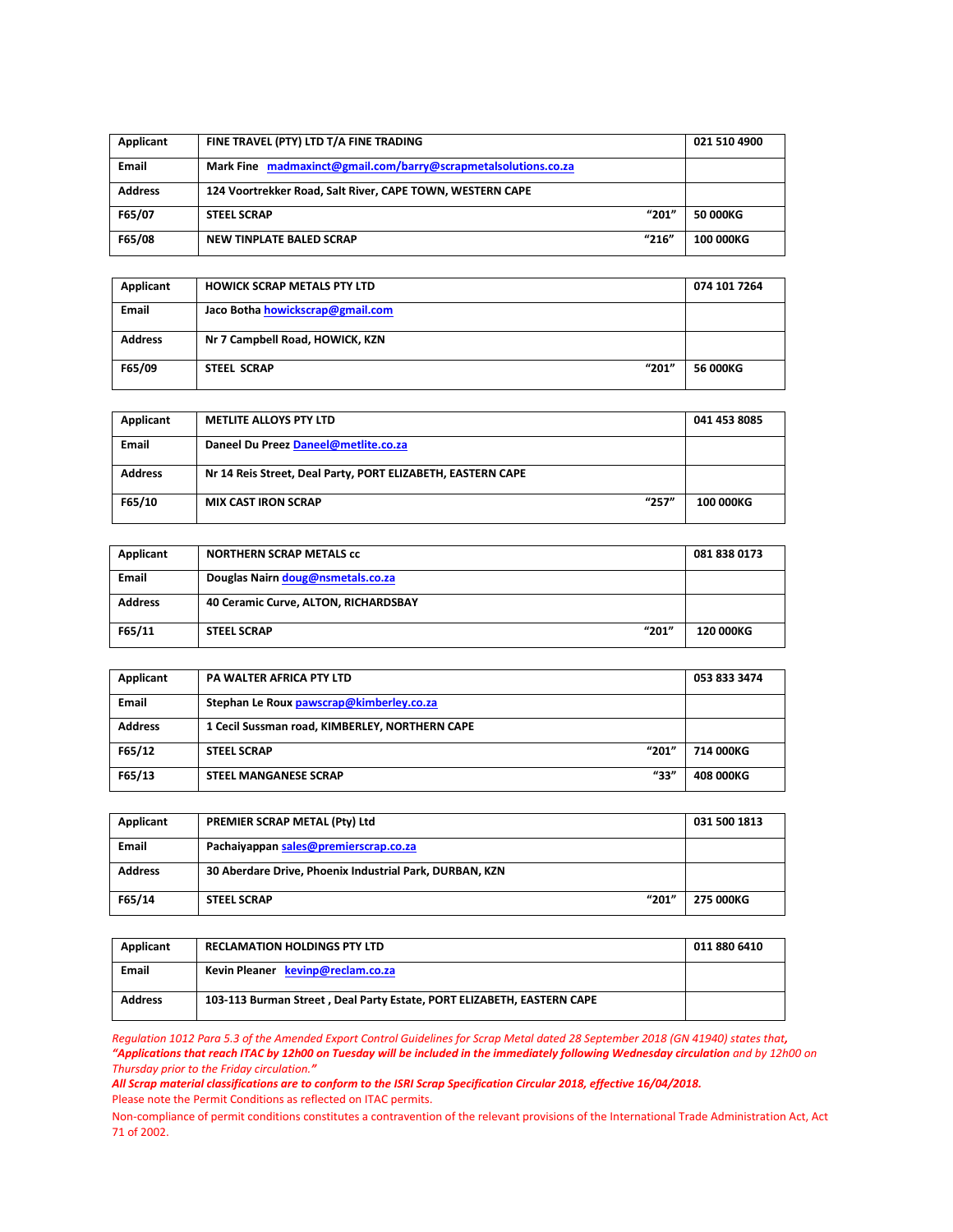| F65/15 | "257"<br><b>MIX CAST IRON SCRAP</b> | 250 000KG |
|--------|-------------------------------------|-----------|
|        |                                     |           |

| Applicant      | STOTT METAL COMPANY T/A DURBAN METAL COMPANY (Pty) Ltd | 031 312 2226     |
|----------------|--------------------------------------------------------|------------------|
| <b>Email</b>   | Paul Perry durbanmetals@gmail.com / stents@mweb.co.za  |                  |
| <b>Address</b> | 1141 Umgeni Road, DURBAN                               |                  |
| F65/16         | "201"<br><b>STEEL SCRAP</b>                            | <b>100 000KG</b> |
| F65/17         | "254"<br><b>HEAVY CAST IRON</b>                        | <b>100 000KG</b> |

| Applicant      | SWAN METAL RECYCLERS (PTY) LTD                  | 031 171 0756     |
|----------------|-------------------------------------------------|------------------|
| <b>Email</b>   | Azmuth Chan info2@swanmetals.com                |                  |
| <b>Address</b> | 221/222 Springdale Place, SRPINGFIELD PARK, KZN |                  |
| F65/18         | "200"<br><b>STEEL SCRAP</b>                     | 200 000KG        |
| F65/19         | "214"<br>STEEL OLD SHEET BUNDLES                | 200 000KG        |
| F65/20         | "257"<br><b>MIX CAST IRON SCRAP</b>             | <b>100 000KG</b> |

| Applicant      | SA METAL GROUP (PTY) LTD                               | 021 590 3916 |
|----------------|--------------------------------------------------------|--------------|
| <b>Email</b>   | Paul Solomons trading@sametal.co.za                    |              |
| <b>Address</b> | 14 Christian avenue, Epping 2, CAPE TOWN, WESTERN CAPE |              |
| F65/22         | "201"<br><b>STEEL SCRAP</b>                            | 5 000 000KG  |

| Applicant      | <b>METCOR TRADING (PTY) LTD</b>                        | 031 940 6796     |
|----------------|--------------------------------------------------------|------------------|
| <b>Email</b>   | Alwyn Borrajeiro gborrajeiro@metcor.co.za              |                  |
| <b>Address</b> | 2 Aberdare Drive, PHOENIX INDUSTRIAL PARK, DURBAN, KZN |                  |
| F65/23         | "200"<br><b>STEEL SCRAP</b>                            | <b>100 000KG</b> |
| F65/24         | "214"<br><b>STEEL OLD SHEET BUNDLES</b>                | <b>100 000KG</b> |

| Applicant      | SWAN METAL RECYCLERS (PTY) LTD                  | 031 171 0756 |
|----------------|-------------------------------------------------|--------------|
| <b>Email</b>   | Azmuth Chan info2@swanmetals.com                |              |
| <b>Address</b> | 221/222 Springdale Place, SRPINGFIELD PARK, KZN |              |
| F65/25         | "200"<br><b>STEEL SCRAP</b>                     | 200 000KG    |
| F65/26         | "214"<br><b>STEEL OLD SHEET BUNDLES</b>         | 200 000KG    |
| F65/27         | "257"<br><b>MIX CAST IRON SCRAP</b>             | 150 000KG    |

*Regulation 1012 Para 5.3 of the Amended Export Control Guidelines for Scrap Metal dated 28 September 2018 (GN 41940) states that, "Applications that reach ITAC by 12h00 on Tuesday will be included in the immediately following Wednesday circulation and by 12h00 on Thursday prior to the Friday circulation."*

*All Scrap material classifications are to conform to the ISRI Scrap Specification Circular 2018, effective 16/04/2018.* Please note the Permit Conditions as reflected on ITAC permits.